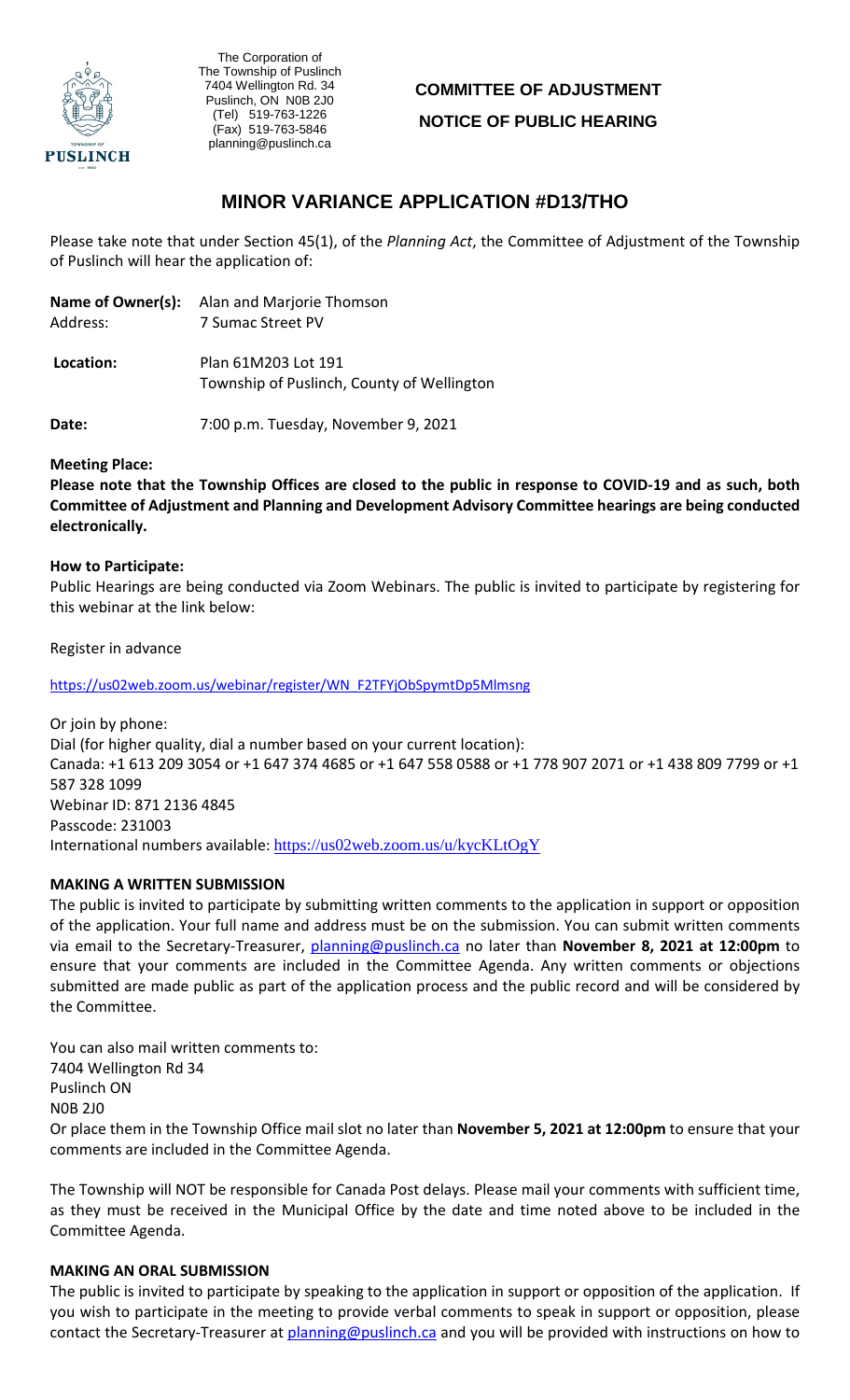participate in the meeting. Instructions will also be provided during the meeting to ensure that those watching the public hearing will be given the opportunity to speak.

**Zone Requirements:** New Comprehensive Zoning By-law # 23-2018, as amended:

| <b>Section of By-law</b>                                  | <b>Requirements</b>                                                                                      | Proposed                                                                                                                   |
|-----------------------------------------------------------|----------------------------------------------------------------------------------------------------------|----------------------------------------------------------------------------------------------------------------------------|
| 1. Site Specific<br><b>Special Provision</b><br>Number 86 | The by-law requires that the maximum<br>lot coverage for properties zoned as<br>RUR (sp86) is 35 percent | To permit an increase in lot<br>coverage from 34 percent to 38<br>percent in order to add covered<br>decks to the property |

### **An aerial map is included below as part of this notice.**

This is a Public Hearing and if you are aware of any persons interested or affected by this application and who have not received a copy of this notice, you are hereby requested to inform them. Any person may attend the Public Hearing to make a verbal presentation in support of or in opposition to the proposed variance. Additional information regarding this application is available to the public prior to the Hearing and may be obtained by contacting the Township during normal working hours.

The applicant, or his agent, is requested to attend the Hearing of this application. In the event the applicant/agent does not attend, the Committee may defer the application to a future meeting or the application may be considered without any further input from the applicant or his agent.

WHERE THE SUBJECT PROPERTY IS WITHIN 60 METRES OF AN APPROVED PLAN OF SUBDIVISION OR CONDOMINIUM AND NOTICE HAS BEEN PROVIDED TO THE OWNER, THE TOWNSHIP REQUESTS THAT ALL PROSPECTIVE PURCHASERS WHO MAY BE AFFECTED BE NOTIFIED OF THIS APPLICATION.

If you wish to be notified of the Decision of the Township of Puslinch Committee of Adjustment in respect of this application, you must submit a written request to the Secretary-Treasurer of the Committee of Adjustment. This will also entitle you to be advised of any Ontario Land Tribunal (OLT) Hearing. Even if you are the successful party, you should request a copy of the decision, as the Committee of Adjustment decision may be appealed to the Ontario Land Tribunal (OLT) by the applicant or another member of the public.

To appeal the decision to the Ontario Land Tribunal (OLT), send a letter to the Secretary-Treasurer of the Township of Puslinch Committee of Adjustment outlining the reasons for the appeal. You must enclose the appeal fee of \$400 for each application appealed, paid by cheque made payable to the Ontario Minister of Finance.

## *Please note the meeting is video and audio recorded and all electronic meetings are uploaded to the municipality's YouTube page. By requesting to participate in the meeting by electronic means, you are consenting to have your likeness and comments recorded and posted on YouTube.*

For more information about this matter, contact: Secretary-Treasurer of the Committee of Adjustment [planning@puslinch.ca](mailto:planning@puslinch.ca) Clerks Department, Township of Puslinch DATED: October 20, 2021 Copied to: CofA Committee Members, Property owners within 60m, County of Wellington Planning, Township of Puslinch Building, Fire & Roads and all required agencies